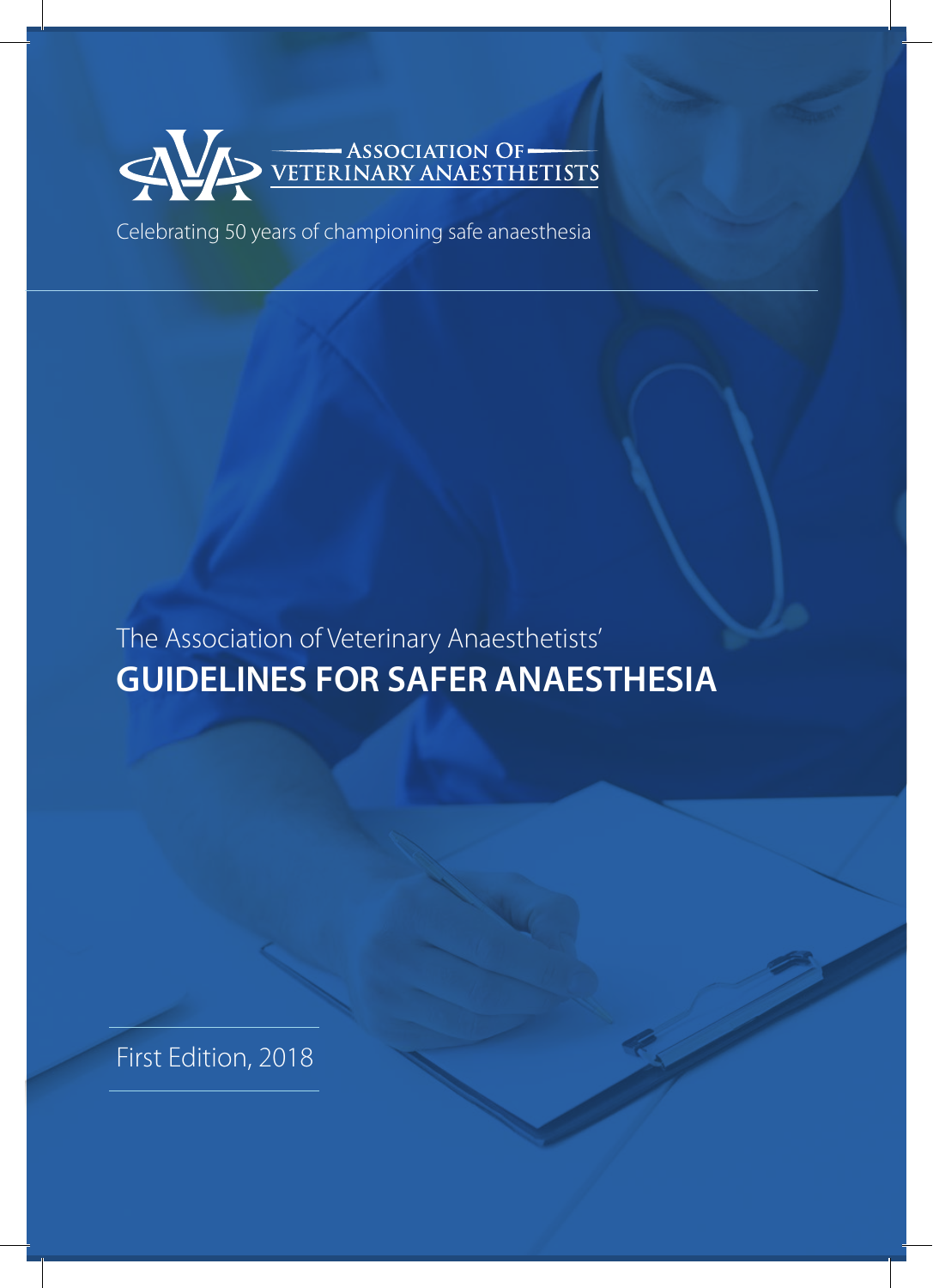# 1 Patient Safety

*'AVA recommended procedures and safety checklist' incorporated in to every case.*

#### **Discussion:**

Anaesthesia is a complex process involving many critical steps that need to be performed in a correct and timely manner. Within a busy veterinary clinic there can be a tendency to try and over-simplify this complexity which can lead to steps being missed and vital components of a "safe" anaesthetic process being overlooked.

The use of checklists ensure safety critical steps are performed, as well as improving teamwork and communication (McMillan 2014).

**More information:** The AVA has designed veterinary-specific safety procedures and checklists: https://www.ava.eu.com/resources/checklists/

### 2 Anaesthetic Case Planning

*Anaesthesia plan considered for each individual patient, covering patient risk factors, procedure risk factors, suitable anaesthesia drugs, fluids and monitoring aids.*

*Consideration given to the limits of anaesthesia care that can be provided, and outside assistance sought or case referral to specialist anaesthesia facilities arranged when required.* 

#### **Discussion:**

Every patient undergoing anaesthesia should be treated as an individual. Although previously devised protocols may be suitable for the bulk of routine procedures on healthy patients, thought must be given to ensure an individual patient meets these criteria.

Anaesthesia plans must be made to meet specific needs and risk factors of unhealthy patients or patients undergoing non-routine procedures.

**More information:** https://ava.eu.com/





 $\left( \mathbf{a} \right)$ 

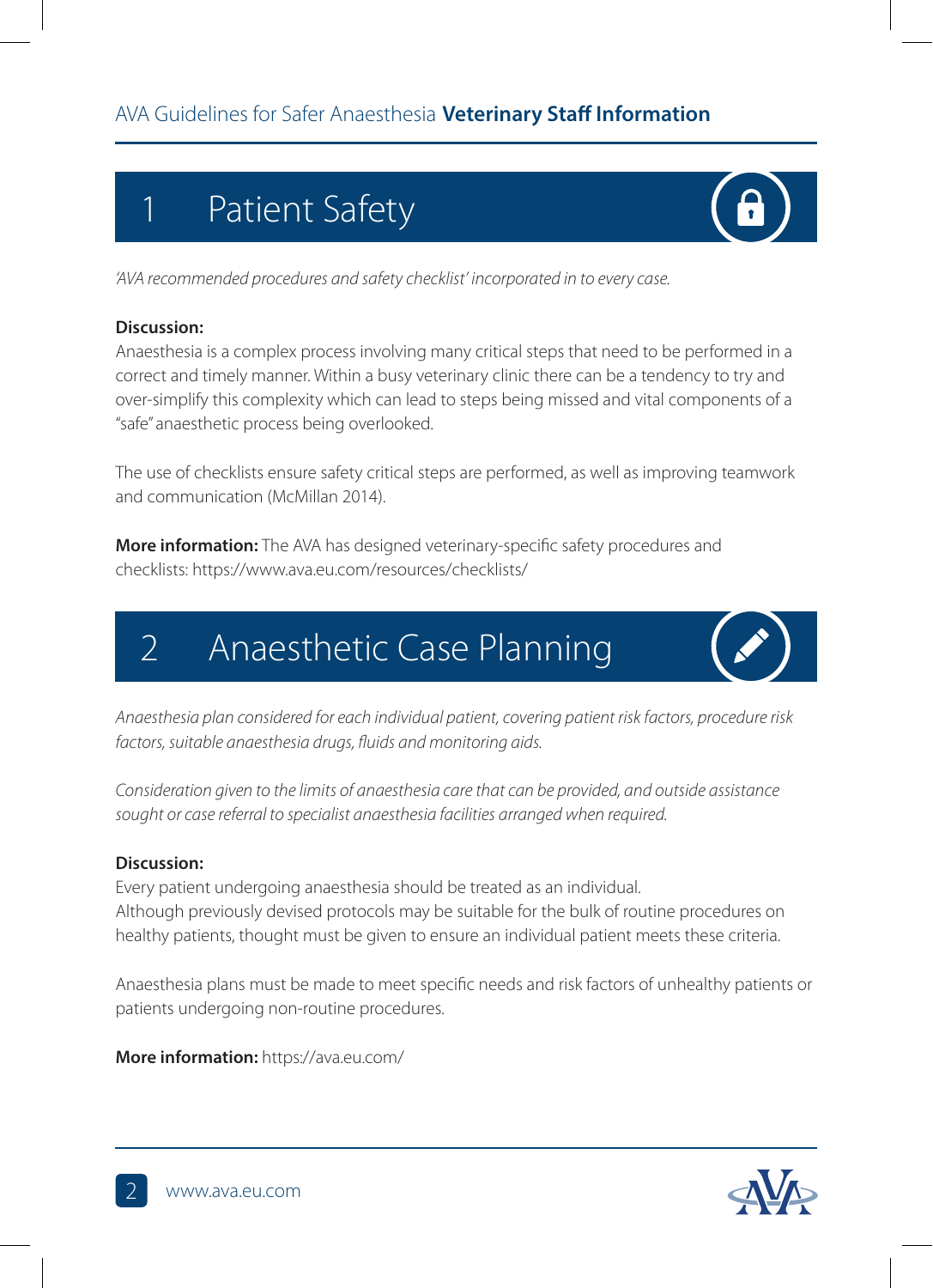# 3 Analgesia

*Analgesia should be a top priority of care.* 

*A range of analgesic therapies should be available and utilised including full opioid agonists, local anaesthetics, NSAIDs, adjunctive drug therapies and non-drug therapies.* 

*An analgesic plan should be made for each case recognising the expected level and modality of pain.*

*Patients should be actively assessed using validated pain scores and results responded to appropriately.* 

*Patients with known or expected pain should be prescribed ongoing analgesia at discharge and the owners should be informed of pain related behavioural signs.* 

#### **Discussion:**

The ability to experience pain is universally shared by all mammals, including companion animals, and as members of the veterinary healthcare team it is our moral and ethical duty to mitigate this suffering to the best of our ability. This begins by evaluating for pain at every patient contact (Mathews et al. 2014).

Analgesic drugs all have the potential to cause side effects. When pain is moderate or severe, the veterinarian should consider combining drugs that act at different sites in the pain pathway to provide optimal analgesia; multimodal analgesia (sometimes referred to as balanced analgesia) is the name given to this approach to treating pain.

Combining different classes of analgesic drugs allows the veterinarian to optimize the management of pain, while limiting the occurrence of side effects. Drugs most commonly used in multimodal analgesia include opioids, NSAIDs, local anaesthetics, NMDA antagonists and alpha2 adrenoceptor agonists (Mathews et al. 2014).

Access to full agonist opioids is recommended as partial and agonist/antagonist opioids are not suitable for treatment of moderate–severe pain, which can be commonly expected to be seen in general practice from either surgery, trauma or disease.

**More information:** http://www.wsava.org/guidelines/global-pain-council-guidelines

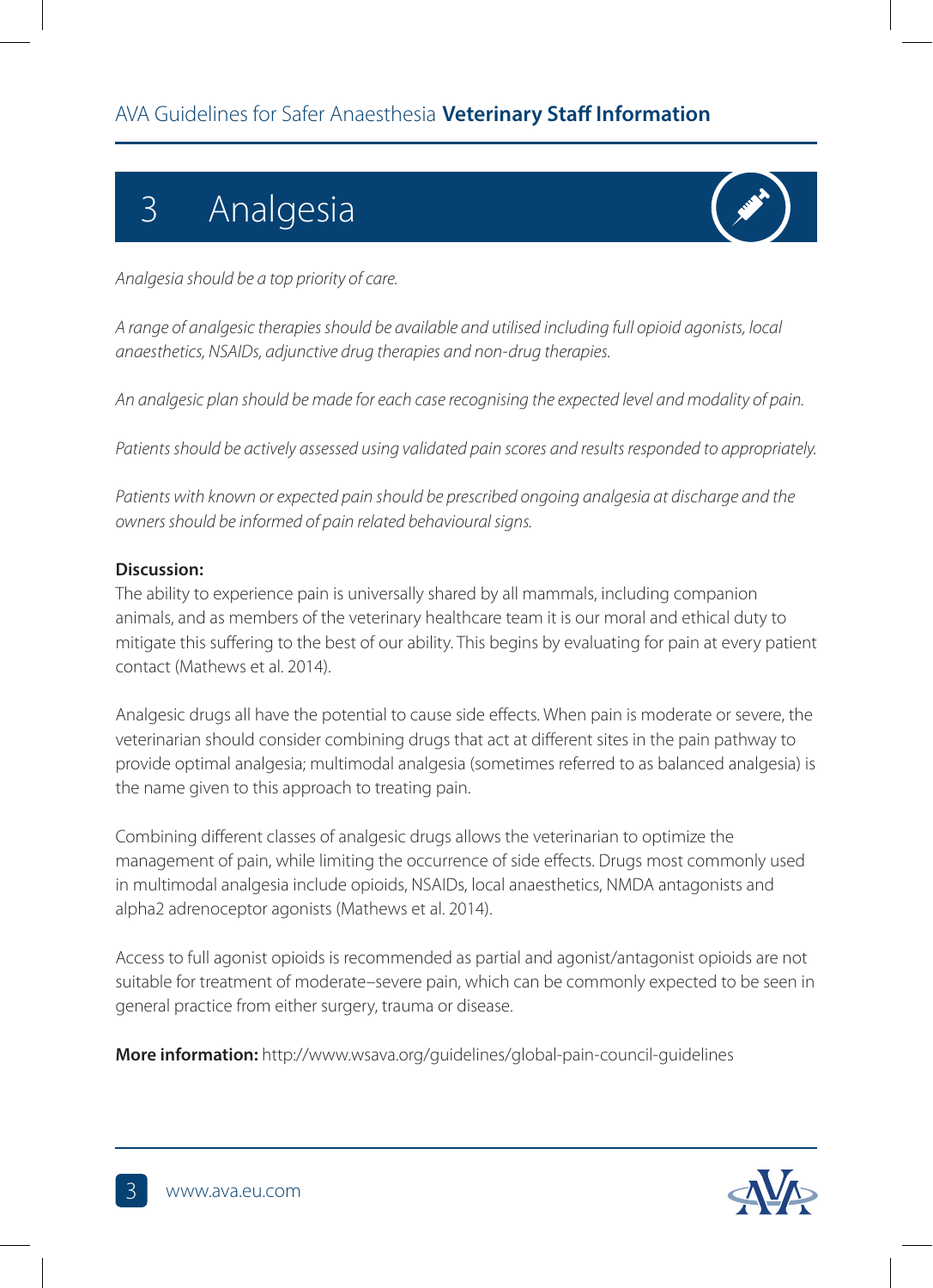### AVA Guidelines for Safer Anaesthesia **Veterinary Staff Information**

# 4 Staff



*Qualified veterinary staff, who have received anaesthesia training, to monitor every anaesthetic.*

*Veterinary Students to be supervised by a qualified member of veterinary staff when monitoring an anaesthetic.*

*Use of advanced anaesthesia trained staff whenever available or required.*

#### **Discussion:**

The AVA believes that veterinary anaesthesia is a complicated enough subject that its management should only be entrusted to staff that have received a rounded veterinary education and have documented this through industry respected qualifications. Examples of this include graduates of EAEVE accredited veterinary institutions, British RVNs, US CVTs/RVTs.

The AVA actively supports the progression of veterinary professionals through specialist and advanced training, such as DipECVAA, DipACVAA, VTS (anesthesia & analgesia) .

#### **More information:**

http://www.eaeve.org/about-eaeve/members.html http://www.ecvaa.org/ http://www.acvaa.org/ http://avtaa-vts.org/





*Dedicated Anaesthetist monitoring each case.* 

*Additional monitoring equipment of pulse oximetry, capnography and blood pressure monitors available and utilised.*

#### **Discussion:**

The AVA believes that a suitably trained and focused anaesthetist is the most vital instrument for safely monitoring an anaesthetic, and cannot be replaced by a machine.

The additional information gained by pulse oximetry, capnography and blood pressure cannot be objectively gained by a person alone and the interpretation of this information will regularly improve case management. Additional monitoring such as ECG may be required in some cases.

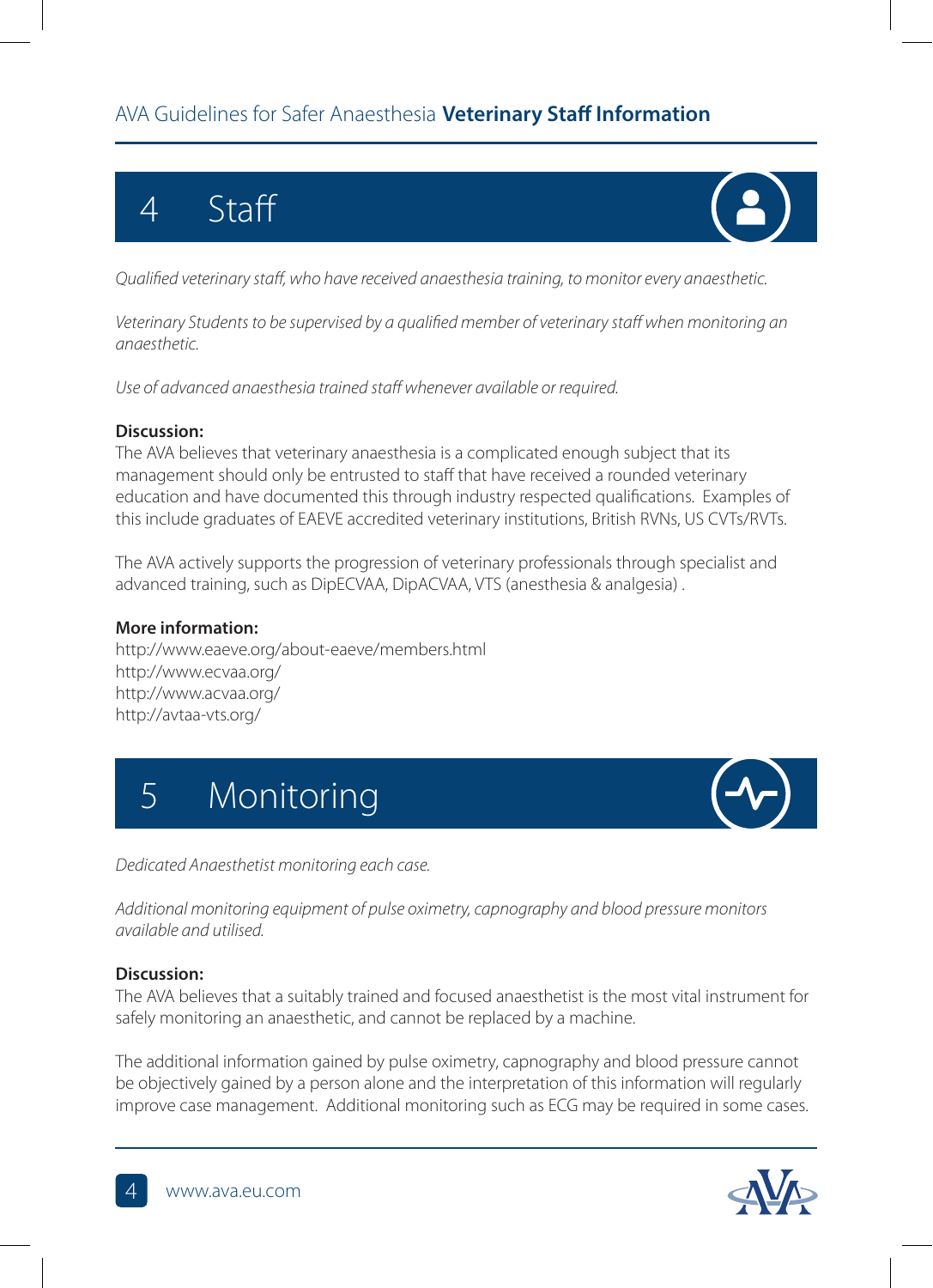# 6 Patient Support



*Active temperature monitoring and temperature support, including preventative measures and active warming devices available and utilised.*

*Fluid therapy considered for every anaesthetic and goal directed administration provided where indicated. Availability of fluid pumps and/or syringe drivers to ensure accuracy.* 

*Blood Pressure support considered from outset and managed where appropriate through anaesthetic drug selection, fluid therapy and appropriate drug administration.*

*Requirement of ventilation support considered from outset. Availability of manual or mechanical means of positive pressure ventilation utilised when necessary.* 

#### **Discussion:**

Two large-scale studies have reported a high incidence of post-operative hypothermia (83.6% in dogs and 96.7% in cats) (Redondo, Suesta, Gil, et al. 2012; Redondo, Suesta, Serra, et al. 2012).

Hypothermia disrupts homeostasis and has several detrimental effect on a patients wellbeing, preventative measures such as blankets and active warming therapies such as warm air blowers should be utilised (Armstrong et al. 2005).

Administration of fluid therapy has advantages for all anaesthetised patients. Consideration should be given to type and dose or whether it is appropriate to withhold. Careful administration using calibrated administration equipment and continued monitoring will minimise risks of adverse effects (Davis et al. 2013).

Blood pressure should be kept within normal ranges to protect vital organs and promote adequate tissue perfusion. Fluid therapy should not be solely relied upon to correct anaesthetic related hypotension – initial drug selection and dosage should be used preventively (i.e. reducing dependency on vasodilating drugs such as isoflurane), and appropriate supportive drugs should also be available as a treatment option.

Consideration of patient signalment and procedure can highlight risk of hypoventilation or apnoea during anaesthesia – plans for positive pressure ventilation of high risk patients should be made. Equipment should be available to allow endotracheal intubation and to apply positive pressure ventilation in all cases.

**More Information:** AAHA Fluid therapy guidelines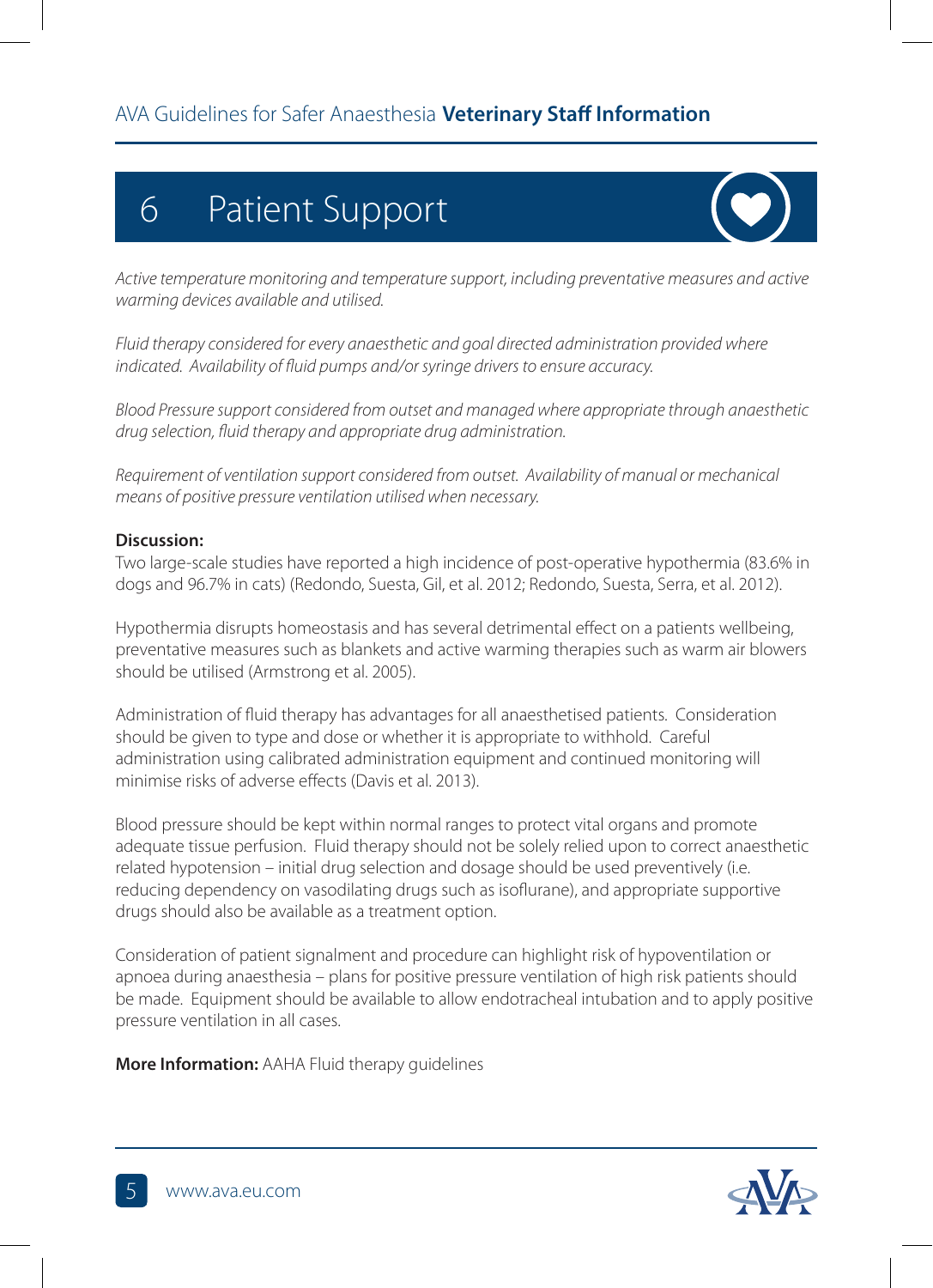# 7 Emergency Ready

*All staff to have received CPR training, and CPR simulations to be practiced in house every 6 months. All patients to have an IV access during anaesthesia via a IV catheter. Emergency equipment to be available at all times.*

#### **Discussion:**

Adherence to CPR guidelines can only be accomplished if personnel receive effective, standardized training and regular opportunities to refresh their skills.

The use of a pre-stocked, organized and functional arrest station is a key element in the efficient operation of CPR.

Maintaining IV access throughout an anaesthetic allows the quick administration of emergency drugs or fluids, and prevents wasted time in emergency situations. An IV catheter provides safe and secure IV access.

**More Information:** RECOVER Guidelines, ECC small talk podcasts





Patients recovery from anaesthesia to be adequately monitored and recorded and to take place in a *suitable location.*

#### **Discussion:**

Recovery is a high risk period of anaesthesia accounting for over 60% of cats and rabbits and nearly 50% of dog anaesthetic related deaths (Brodbelt et al. 2008). Patients should be receiving one-to-one care until extubation and should be under constant observation until they are alert and have a core body temperature of above 37°C.

Recovery areas should ideally be quiet and calm, have access to pulse oximetry and temperature measurement devices and have close access to emergency equipment.

Close attention should be paid to analgesia and nursing care of the patient.

**More Information:** AVA anaesthetic record forms, AVA safety checklists

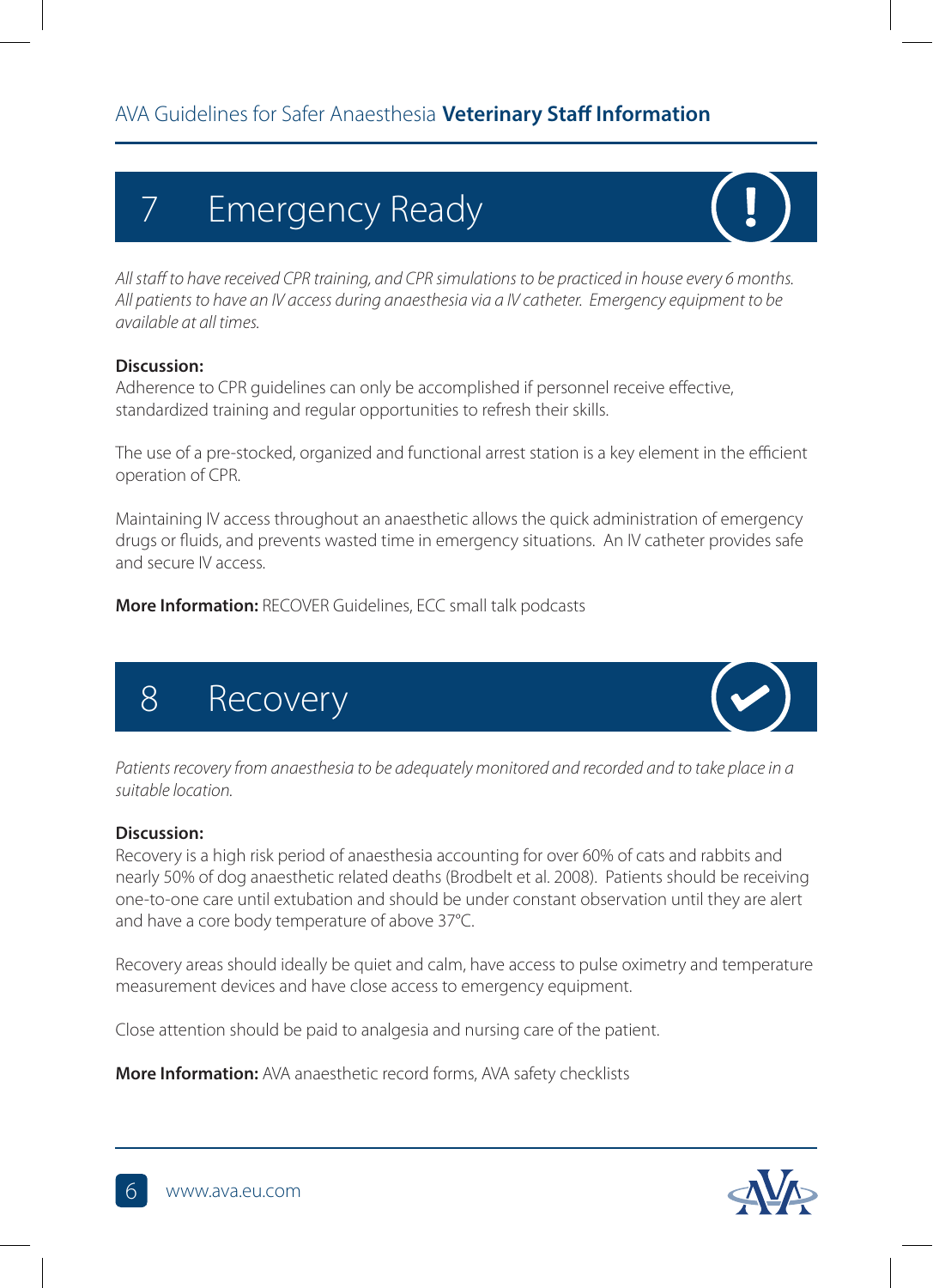## 9 Training

*All clinical staff involved with anaesthesia to receive regular CPD on anaesthesia and analgesia. A dedicated member of staff to oversee practice policies and standards of care.*

#### **Discussion:**

Veterinary staff that have an involvement in anaesthesia should keep up to date with current practices of anaesthesia through the reading of journals, attendance at CPD events, conferences and private study. This should be supported and encouraged by employers.

As veterinary surgeons often work independently, the appointment of a single member of staff to oversee broad anaesthesia policies can ensure a uniform high level of care.

**More Information:** *AVA membership benefits, https://ava.eu.com/resources/accreditation-form/*

# 10 Records

*Professional records of anaesthesia kept, including patient details, procedure details, staff involved, drugs, monitoring and recovery. Records should be reviewed for morbidity and mortality issues.*

#### **Discussion:**

The practice of keeping anaesthetic records has many benefits including: improved monitoring, patient details to hand, accurate record of timings, legal protection, data for future use.

Records should be clear and legible with all required information provided; they should clearly document a case from start to finish.

Morbidity and mortality should be reported and recorded, and can be discussed and reflected upon within formal M&M rounds.

**More Information:** *https://www.ava.eu.com/resources/checklists/*





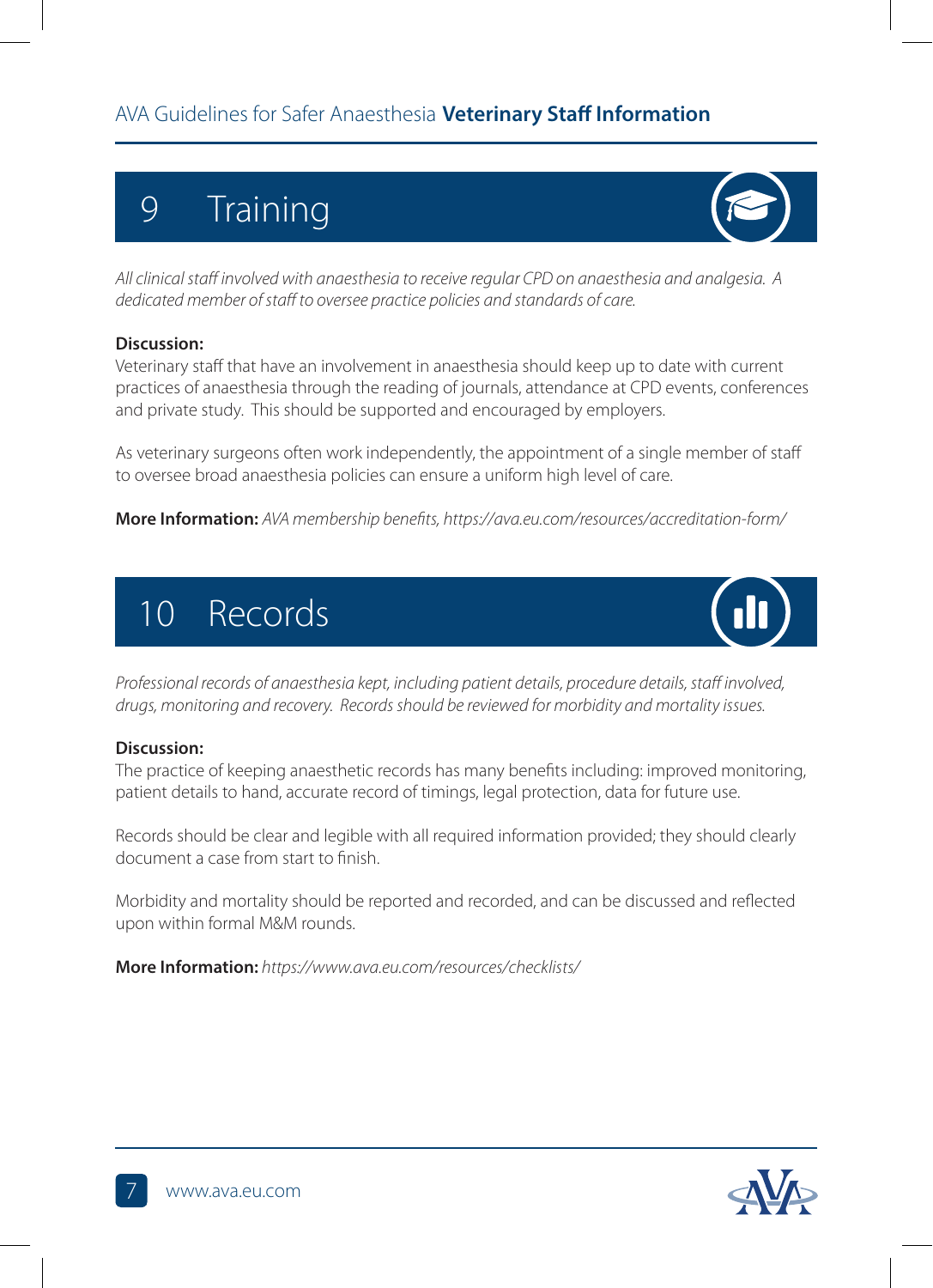### Evidence based statement

Information provided here is based on best available evidence where possible, as referenced. Where sufficient data is not available to support the information provided, a team of AVA endorsed veterinary anaesthesia professionals have verified the information as best practice.

The team are as follows:

Susanna Taylor *RVN, VTS(Anesthesia/Analgesia), NCert A&CC, PGCert (Vet Ed), FHEA (Project Chair)*

Helen Benney *RVN, Dip HE CVN, Dip AVN, VTS(Anesthesia/Analgesia)*

Georgina Beaumont *BVSc(Hons), MANZCVS(VA&CC), Dip.ECVAA, MRCVS*

Elisa Bortolami *DVM, PhD, Dip.ECVAA, MRCVS*

Vicky Ford-Fennah *BSc(Hons), RVN, VTS(Anesthesia/Analgesia), A1, VPAC*

William Mcfadzean *BVetMed, CertAVP(VA), MRCVS*